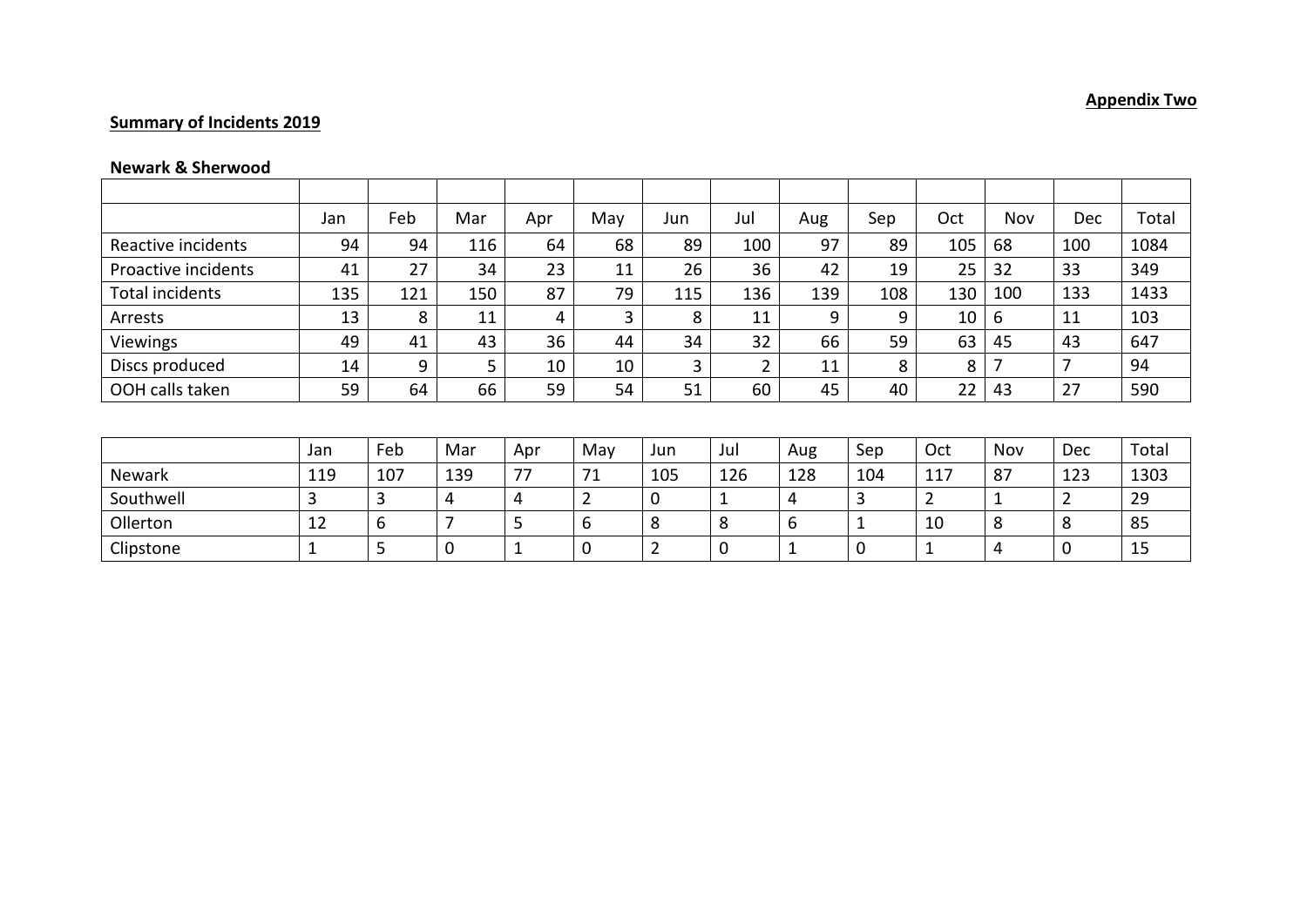## Breakdown of Incidents

|                              | Jan              | Feb            | Mar            | Apr            | May            | Jun            | Jul            | Aug            | Sep            | Oct            | Nov            | Dec              |
|------------------------------|------------------|----------------|----------------|----------------|----------------|----------------|----------------|----------------|----------------|----------------|----------------|------------------|
| Alarms                       | 3                | 4              | $\mathbf{1}$   | $\overline{3}$ | $\mathbf{1}$   | $\overline{7}$ | 3              | $\overline{2}$ | 3              | 3              | 4              | $\mathbf{1}$     |
| <b>Animal Welfare</b>        | $\mathbf{1}$     | $\mathbf 0$    | $\mathbf 0$    | $\overline{0}$ | $\mathbf 0$    | $\mathbf 0$    | $\mathbf 0$    | $\mathbf 0$    | $\mathbf 0$    | $\mathbf 0$    | $\mathbf 0$    | $\mathbf 0$      |
| <b>Anti-Social Behaviour</b> | 23               | 13             | 26             | 10             | 16             | 16             | 24             | 20             | 11             | 17             | 14             | 15               |
| Arson / Fire                 | $\mathbf{1}$     | $\mathbf 0$    | $\mathbf 0$    | $\overline{2}$ | $\mathbf 0$    | $\mathbf{0}$   | $\mathbf 0$    | $\mathbf{1}$   | $\mathbf 0$    | $\mathbf 0$    | $\mathbf 0$    | 0                |
| Assault                      | 6                | $\overline{2}$ | $\overline{4}$ | $\overline{3}$ | 4              | 10             | $\overline{2}$ | 6              | $\mathbf{1}$   | $\overline{2}$ | $\mathbf{1}$   | 6                |
| Concern for Safety/Collapsed | 10               | 4              | 5              | $\overline{2}$ | 3              | 10             | 6              | 5              | 11             | 8              | 5              | 9                |
| Person                       |                  |                |                |                |                |                |                |                |                |                |                |                  |
| <b>Criminal Damage</b>       | $\overline{2}$   | $\overline{2}$ | 3              | $\overline{2}$ | $\pmb{0}$      | 0              | 8              | $\overline{3}$ | 3              | $\overline{2}$ | $\pmb{0}$      | 4                |
| Domestic                     | 3                | $\mathbf{1}$   | 10             | 3              | $\mathbf{1}$   | 6              | $\mathbf 0$    | 9              | $\mathbf{1}$   | 3              | $\overline{3}$ | 6                |
| <b>Drugs</b>                 | 3                | 3              | $\overline{2}$ | $\overline{2}$ | $\mathbf{1}$   | 0              | 6              | $\overline{4}$ | $\mathbf 0$    | $\mathbf 0$    | $\mathbf{1}$   | $\boldsymbol{0}$ |
| <b>Drunk and Disorderly</b>  | 3                | $\mathbf 0$    | $\overline{2}$ | $\overline{2}$ | $\overline{2}$ | $\mathbf{1}$   | 3              | $\mathbf 0$    | $\mathbf 0$    | $\mathbf 0$    | 4              | $\mathbf{1}$     |
| <b>Emergency Services</b>    | $\overline{2}$   | 4              | $\overline{2}$ | $\mathbf{1}$   | $\mathbf 0$    | 4              | $\mathbf 0$    | $\overline{2}$ | $\overline{0}$ | $\mathbf{1}$   | $\mathbf{1}$   | $\overline{2}$   |
| <b>Fly Posting</b>           | $\mathbf 0$      | $\overline{0}$ | $\mathbf 0$    | $\overline{0}$ | $\overline{0}$ | $\overline{0}$ | $\overline{0}$ | $\overline{0}$ | $\overline{0}$ | $\mathbf 0$    | $\mathbf 0$    | $\mathbf 0$      |
| Misper                       | $\overline{7}$   | 4              | $\overline{3}$ | 6              | 6              | 6              | $\overline{7}$ | 4              | $\mathbf{1}$   | 5              | 3              | 4                |
| Murder                       | $\boldsymbol{0}$ | $\mathbf 0$    | $\mathbf 0$    | $\overline{0}$ | $\mathbf 0$    | 0              | $\mathbf 0$    | $\mathbf 0$    | $\mathbf 0$    | $\pmb{0}$      | $\mathbf 0$    | $\boldsymbol{0}$ |
| Other                        | 5                | 9              | 13             | 0              | 5              | 12             | 11             | 6              | 12             | 3              | 8              | $\overline{2}$   |
| <b>Public Order</b>          | 14               | 22             | 18             | 8              | 17             | 11             | 12             | 15             | 24             | 15             | 12             | 33               |
| Robbery/Theft/Burglary       | 6                | 5              | 12             | 6              | $\overline{2}$ | 8              | 9              | 11             | 5              | 5              | $\overline{2}$ | 6                |
| <b>RTC</b>                   | 4                | $\mathbf 0$    | 6              | $\overline{4}$ | $\overline{4}$ | $\mathbf{1}$   | $\overline{4}$ | $\overline{2}$ | $\overline{4}$ | 8              | $\overline{3}$ | $\overline{3}$   |
| Self Harm                    | $\overline{2}$   | 5              | $\mathbf{1}$   | $\mathbf{1}$   | $\mathbf 0$    | $\mathbf{1}$   | $\mathbf{1}$   | $\overline{2}$ | $\mathbf 0$    | $\overline{7}$ | $\mathbf 0$    | $\mathbf 0$      |
| <b>Sexual Assault</b>        | 0                | $\mathbf 0$    | $\mathbf 0$    | $\overline{0}$ | $\mathbf 0$    | $\mathbf{1}$   | $\mathbf 0$    | $\mathbf 0$    | $\mathbf 0$    | $\mathbf 0$    | $\mathbf 0$    | $\mathbf 0$      |
| Shop / Pub Watch             | $\mathbf 1$      | $\mathbf 0$    | $\pmb{0}$      | 0              | $\mathbf{1}$   | $\mathbf 0$    | $\mathbf 0$    | $\mathbf 0$    | $\mathbf 0$    | $\mathbf 0$    | $\mathbf 0$    | 0                |
| Shop Theft                   | 5                | 12             | 5              | $\overline{3}$ | $\overline{0}$ | $\overline{2}$ | $\overline{4}$ | 3              | $\overline{4}$ | 11             | 8              | 9                |
| Suspicious                   | 18               | 13             | 22             | 20             | 8              | $\overline{7}$ | 24             | 21             | 17             | 26             | 12             | 15               |
| <b>Traffic Offences</b>      | 11               | 11             | 8              | $\overline{7}$ | 4              | 6              | 9              | 12             | 10             | 9              | 16             | 14               |
| <b>Underage Drinking</b>     | $\pmb{0}$        | $\mathbf 0$    | $\mathbf 0$    | 0              | $\mathbf 0$    | $\mathbf{1}$   | $\mathbf 0$    | $\mathbf 0$    | $\mathbf 0$    | $\mathbf 0$    | $\mathbf 0$    | $\boldsymbol{0}$ |
| Vehicle Crime                | $\mathbf{1}$     | $\mathbf 0$    | $\mathbf 0$    | $\overline{0}$ | $\overline{0}$ | $\mathbf{0}$   | $\overline{0}$ | $\overline{0}$ | $\overline{0}$ | $\mathbf{1}$   | $\mathbf 0$    | $\mathbf 0$      |
| <b>Wanted Person</b>         | 4                | $\overline{7}$ | $\overline{7}$ | $\overline{2}$ | 4              | 5              | $\overline{3}$ | 11             | $\mathbf{1}$   | 4              | $\overline{3}$ | $\overline{3}$   |
| <b>TOTAL</b>                 | 135              | 121            | 150            | 87             | 79             | 115            | 136            | 139            | 108            | 130            | 100            | 133              |